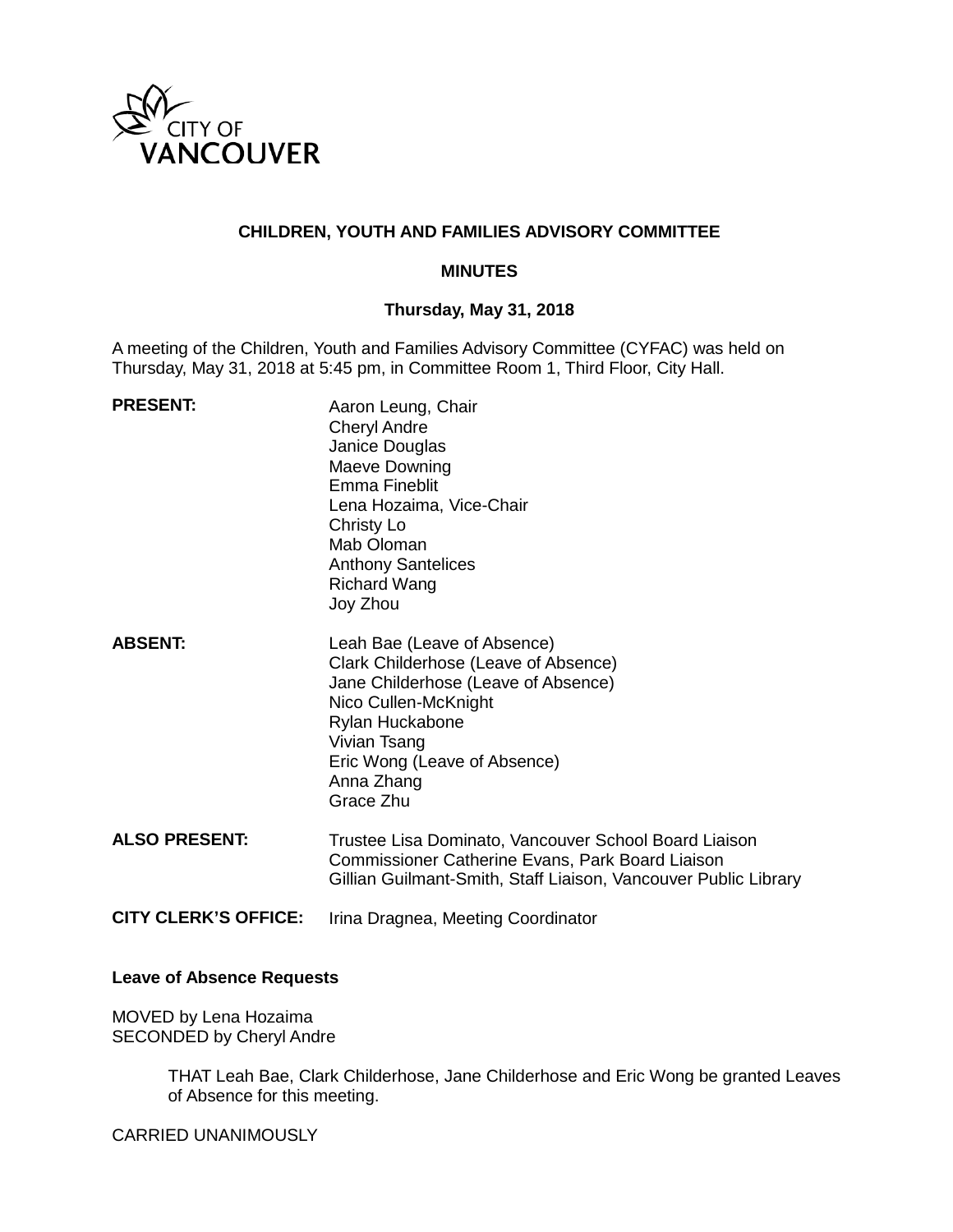### **Approval of Minutes**

MOVED by Mab Oloman SECONDED by Joy Zhou

> THAT the minutes of the Children, Youth and Families Advisory Committee meeting held on April 26, 2018, be approved.

CARRIED UNANIMOUSLY

# **1. Workshop – Creative City Strategy**

Cultural Services staff, Metha Brown, Social Planner, and Vivian Wong, Planning Assistant, provided a presentation on the Creative City Strategy and responded to questions. The Committee discussed priorities for art, culture, creative work, and life in Vancouver.

Recurring topics included access to City grants, youth consultation, and reconciliation through art.

**\* \* \* \* \***

The Committee recessed at 6:40 pm and reconvened at 6:47 pm.

**\* \* \* \* \***

### **2. Staff Liaison Updates**

Gillian Guilmant-Smith, Staff Liaison, Vancouver Public Library, announced the following upcoming events/resources:

- [Summer Reading Club 2018: Motion Commotion](http://www.vpl.ca/summerreading)
- [Writing & Book Camp](https://www.vpl.ca/bookcamp)
- [Inspiration Lab](https://www.vpl.ca/inspirationlab)
- [Vancouver Inspiration Pass](http://pwp.vpl.ca/inspirationpass/)

Commissioner Catherine Evans, Vancouver Park Board Liaison, provided updates on the following opportunities:

- [On Water: Vancouver's Non-motorized Watercraft Strategy](http://vancouver.ca/parks-recreation-culture/on-water-waterway-recreation-strategy.aspx)
- [The opening of the new and improved Kitsilano Pool](http://vancouver.ca/parks-recreation-culture/kitsilano-pool.aspx)
- [Environmental Stewardships Program](http://vancouver.ca/parks-recreation-culture/education-and-stewardship.aspx)
- Dog Park Stewardship Ambassador
- [Stanley Park Ecology Society](http://stanleyparkecology.ca/)
- Capital Plan

Trustee Lisa Dominato, Vancouver School Board Liaison, provided updates on the following:

- Vancouver School Board budget by-laws overview
- Review of catchment boundaries extending the processing time for a more comprehensive analysis of applications
- Consultation with BC Hydro in regards to a potential substation at the Lord Roberts Annex
- Capital Plan submissions to the Ministry